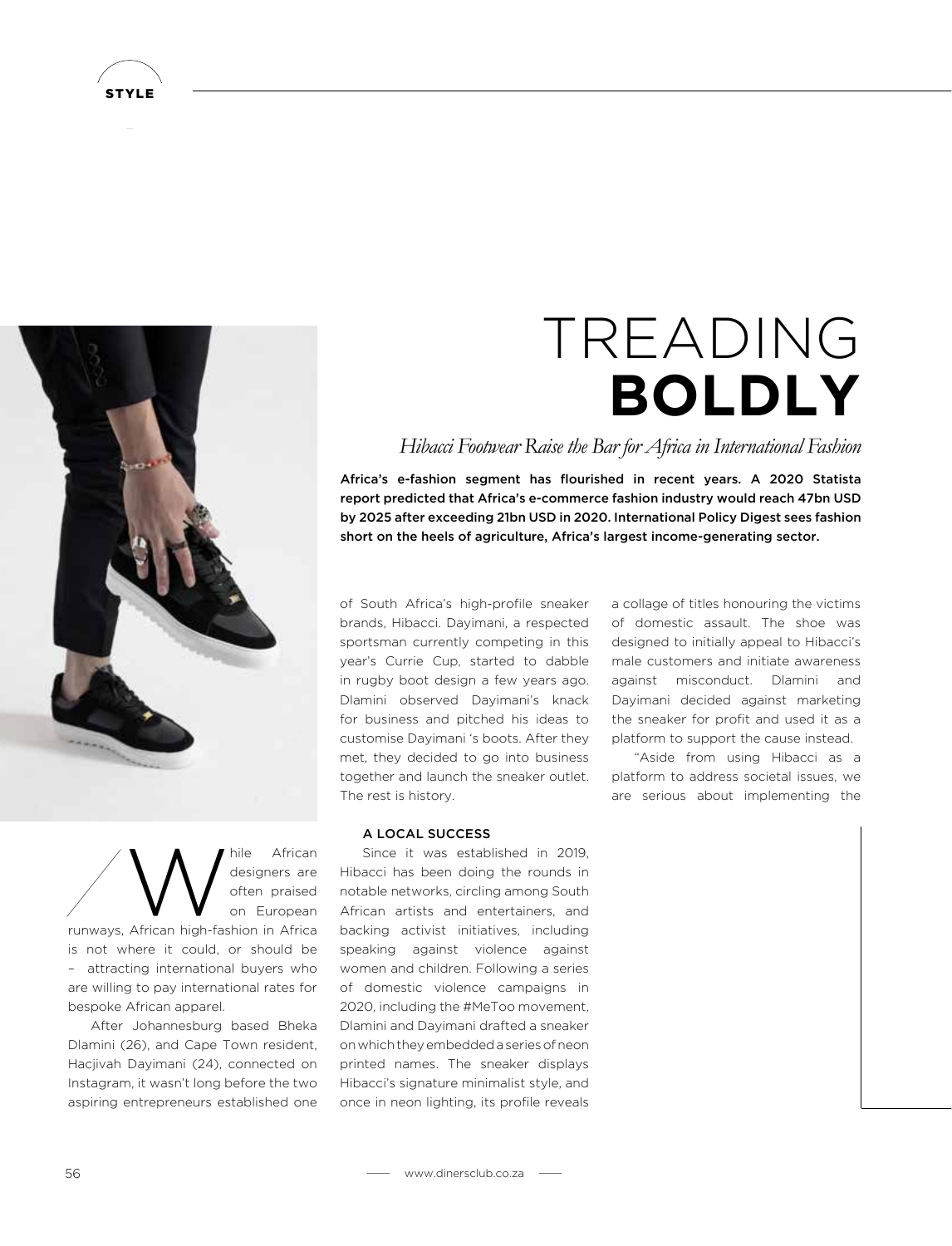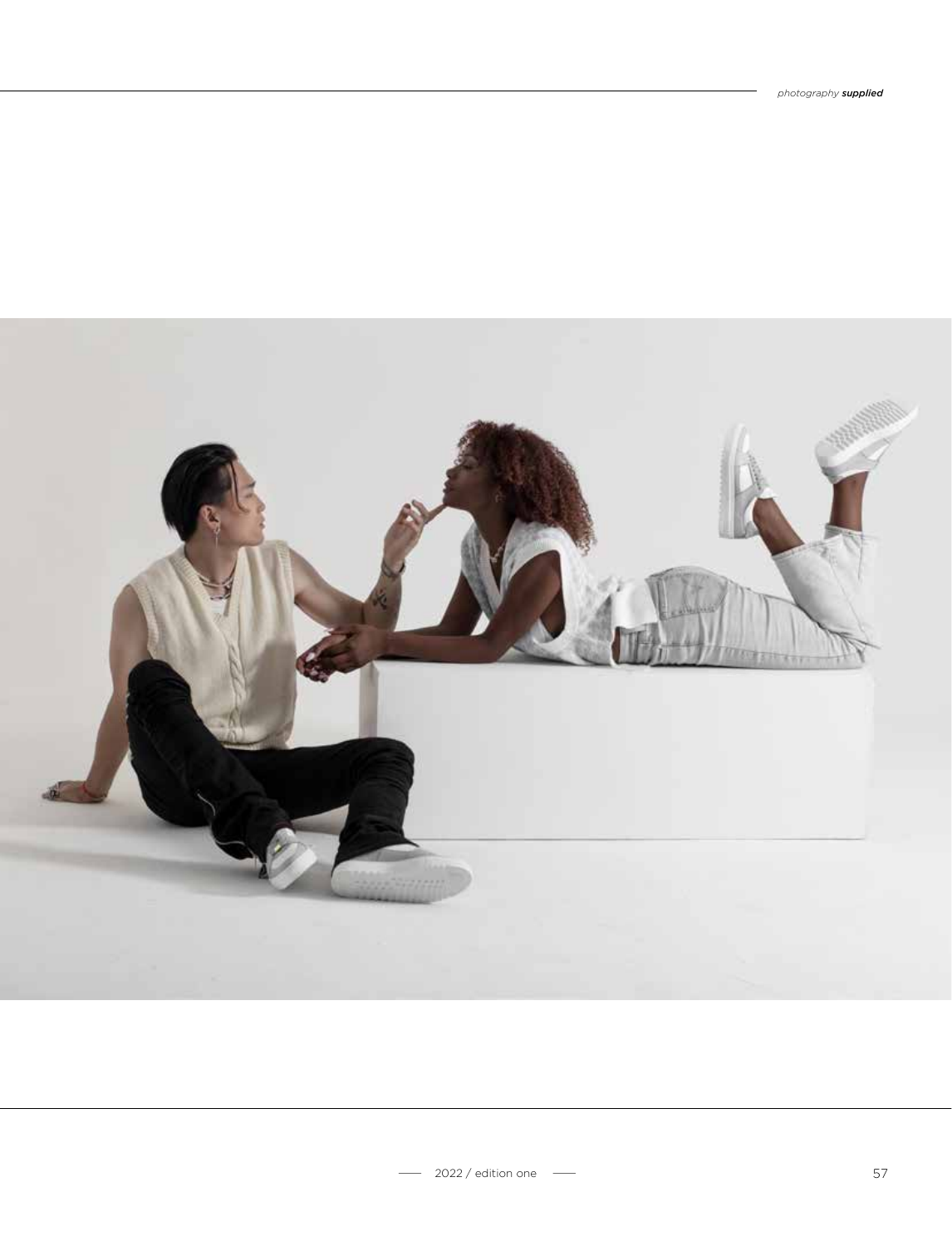

sustainable manufacturing of quality footwear for global stages," says Dlamini. "It's also about promoting 'brand South Africa' and letting the world know we can deliver on fashion lines that can rank high in international markets."

Dlamini started customising sneakers while studying for a bachelor's degree in Graphic Design, and catered for local DJs and celebrities. Advertisers saw his potential, and Dlamini started his professional venture creating exciting national campaigns. His career took off unexpectedly, allowing him to advance his skills in the commercial arena. "I never imagined securing a sought-after position in brand development through customised footwear," admits Dlamini. "If you truly believe in your talents and remain resilient, you will eventually get closer to your dream of success."

"South Africa's talent is rife, and it's important to acknowledge and encourage the up-and-coming designers who stay true to African fashion when competing on international runways," adds Dlamini.

Dayimani's humble entrepreneurial beginnings were as a petrol assistant and paver, and he sold fruit and sweets at school to help his mother make ends meet. "Since I was young, I had a consistent drive to fend for myself and my family, be creative and remain passionate about the things I was good at, including my rugby career," says Dayimani. The flanker said to run a sub-11 second 100 meters is known to pull hat tricks and devise strategic patterns on the field to support his fellow players. Last year, he signed a two-year contract with the Western Province Provincial Rugby.

Entering its third year, Hibacci plans to expand its online catalogue to clothing essentials and launch its first walk-in store in Johannesburg or Cape Town. In the interim, they are looking to stock footwear in select boutique fashion retailers in and outside South Africa.

*Hibacci products are available exclusively at www.hibacci.com.*